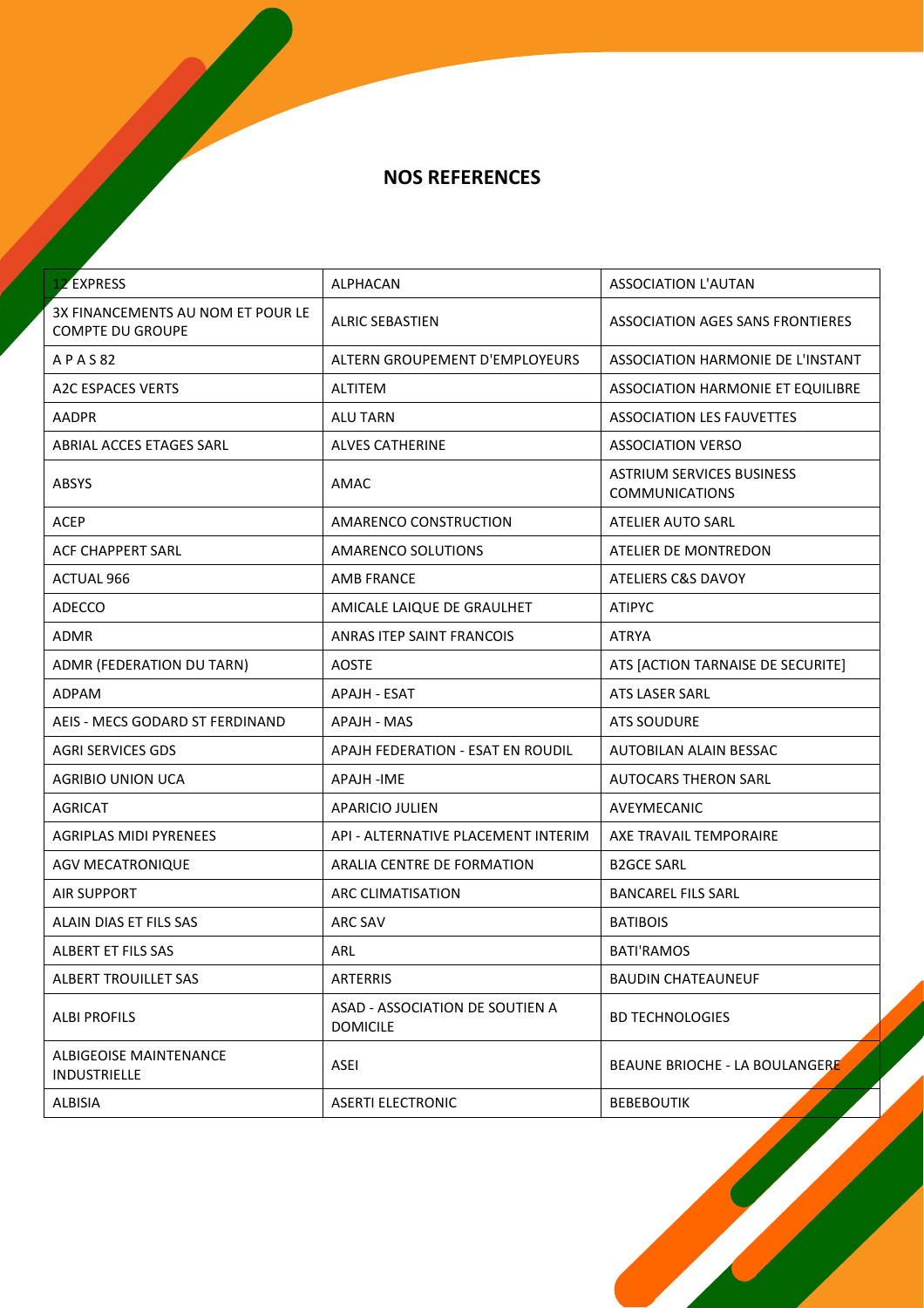| <b>BECKENDORF FRERES SARL</b>                     | <b>BRIANE ENVIRONNEMENT</b>           | <b>CDMS SAS</b>                                           |
|---------------------------------------------------|---------------------------------------|-----------------------------------------------------------|
| <b>BELAUBRE SARL</b>                              | <b>BRIANE MANAGEMENT</b>              | <b>CE TARN HABITAT</b>                                    |
| <b>BELOT ET FILS</b>                              | <b>BRIDGELEC</b>                      | CEBE ESCANDE BERNAT                                       |
| <b>BENEZECH TP</b>                                | <b>BSCM</b>                           | <b>CECG</b>                                               |
| <b>BENNE SA</b>                                   | <b>BULDITEC</b>                       | <b>CEFICEM</b>                                            |
| <b>BERNADOU TRANSPORTS</b>                        | <b>C.INVEST</b>                       | <b>CEHTRA SAS</b>                                         |
| <b>BERNARD PAGES SAS</b>                          | C.S.E. SLEEVER TECHNOLOGIES           | <b>CEHTRA SERVICE PLATFORM</b>                            |
| <b>BEZIAT JOSEPH</b>                              | C <sub>3</sub> L                      | <b>CEHTRA VENTURES</b>                                    |
| <b>BFM</b>                                        | <b>CALVET ETS</b>                     | CENTRALE HYDRO ELECTRIQUE DU<br><b>CHAPITRE</b>           |
| <b>BIAGETTI EURL</b>                              | <b>CANTIE PROCESS INDUSTRIELS SAS</b> | <b>CENTRE ABATTAGE TRANSFORMATION</b><br><b>COUSERANS</b> |
| <b>BIGARD GROUPE</b>                              | <b>CAP EMPLOI</b>                     | <b>CENTRE CARAMANTIS</b>                                  |
| <b>BITUMIX</b>                                    | <b>CAPTAIN TORTUE</b>                 | CENTRE DE RECHERCHE ET<br>DEVELOPPEMENT PIERRE FABRE      |
| <b>BLANCHISSERIE INDUSTRIELLE CATALANE</b><br>SAS | <b>CARCELLES SAS</b>                  | CENTRE HOSPITALIER D'OLORON                               |
| <b>BLICK FRERES</b>                               | <b>CARMISUD - FILIERIS</b>            | CENTRE HOSPITALIER DE DAX                                 |
| <b>BMA</b>                                        | <b>CARREFOUR MARKET</b>               | CENTRE HOSPITALIER DE GAILLAC                             |
| <b>BMC 81</b>                                     | <b>CARRIERE MANAGER</b>               | CENTRE HOSPITALIER DE GRAULHET                            |
| <b>BMT TRANSDEV</b>                               | <b>CARRIERES DU SUD OUEST</b>         | CENTRE HOSPITALIER DE LAVAUR                              |
| <b>BONHAMMOUR</b>                                 | <b>CASCAP</b>                         | CENTRE HOSPITALIER DE MONTAUBAN                           |
| <b>BORCHERS SAS</b>                               | <b>CASTRES ATHLETISME</b>             | CENTRE HOSPITALIER DE REVEL                               |
| <b>BORFLEX</b>                                    | CASTRES MASSAGUEL VOLLEY BALL         | <b>CENTRE HOSPITALIER EMILE BOREL</b>                     |
| <b>BOUCHER INVEST</b>                             | <b>CASTRES SPORTS NAUTIQUES</b>       | CENTRE HOSPITALIER GENERAL D'ALBI                         |
| <b>BOUDET BOBINAGE</b>                            | CATHALA RENE SAS                      | <b>CENTRE HOSPITALIER HAUT BUGEY</b>                      |
| <b>BOUSQUET GUIBBERT ELECTRICITE</b>              | <b>CAVE DE FRONTON</b>                | <b>CENTRE LA SOLEILLADE</b>                               |
| BPM                                               | CAVE DE TECOU SCA                     | CENTRE SOCIAL SÉGALA TARNAIS                              |
| BR DEVELOPPEMENT                                  | <b>CAYLET FRERES</b>                  | CERFRANCE - AGC DU LOT                                    |
| BR SYSTEMES                                       | <b>CCA INTERNATIONAL</b>              | <b>CERFRANCE AVEYRON</b>                                  |
| <b>BRESSOLLES TP</b>                              | <b>CDAAS</b>                          | <b>CERFRANCE GARONNE ET TARN</b>                          |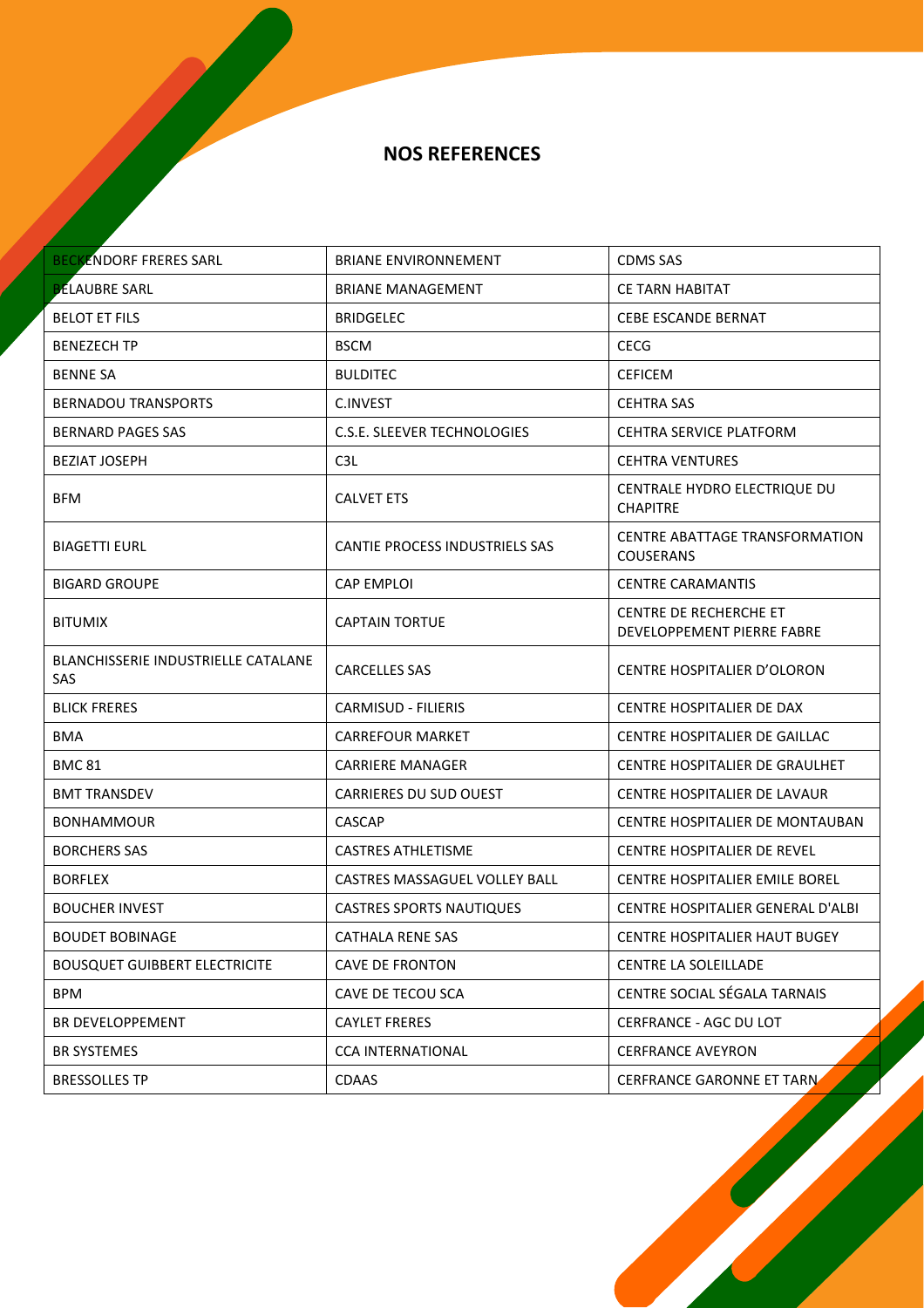| <b>CERFRANCE HAUTE GARONNE</b>    | <b>COLOMBIE CADET SA</b>                            | CRM (CONSTRUCTION REALISATION<br>MECANIQUE) |
|-----------------------------------|-----------------------------------------------------|---------------------------------------------|
| <b>CERFRANCE HAUTE PYRENEES</b>   | COM ACMD                                            | <b>CRYPTEO</b>                              |
| <b>CERFRANCE REGION OCCITANIE</b> | <b>COMAU FRANCE</b>                                 | <b>CSE DE VINOVALIE</b>                     |
| <b>CERFRANCE TARN</b>             | <b>COMBES ETS</b>                                   | <b>CSE ETERNIT FRANCE</b>                   |
| <b>CFA UNICEM</b>                 | <b>COMECA INDUSTRIES</b>                            | <b>CSE INFACO</b>                           |
| <b>CGR CINEMAS - CLR HOTELS</b>   | <b>COMITE D'ENTREPRISE</b>                          | <b>CSI</b>                                  |
| CGX AERO                          | COMITE D'ENTREPRISE MAISON DE<br>RETRAITE BELCANTOU | <b>CSSR LA CLAUZE</b>                       |
| <b>CHAPUS PAYSAGISTE</b>          | COMITE D'ENTREPRISE UMT                             | D <sub>2</sub> M                            |
| <b>CHARCUTERIE SERRES</b>         | COMMUNAUTE D'AGGLOMERATION DE<br>CASTRES-MAZAMET    | <b>DATAFORMS</b>                            |
| CHARENTAISE DE MATÉRIAUX ENROBÉS  | COMMUNAUTE DE COMMUNES DU BAS-<br><b>CHABLAIS</b>   | DDCSPP DU TARN                              |
| <b>CHATEAU LECUSSE</b>            | COMMUNAUTE DE COMMUNES<br>SIDOBRE VAL D'AGOUT       | <b>DECOUP 3P</b>                            |
| <b>CHENE VERT SAS</b>             | COMPAGNIE DEUTSCH DISTRIBUTION                      | DEF EV SALVETAT                             |
| <b>CHEVILLOT SAS</b>              | <b>CONCEPT INTERIM</b>                              | DEGECOM B                                   |
| CHIC CASTRES MAZAMET              | <b>CONSEIL GENERAL</b>                              | <b>DIETRICH CAREBUS SAS</b>                 |
| <b>CHRONO PLIAGE</b>              | <b>CONSULT'N GO</b>                                 | <b>DIQUAL</b>                               |
| <b>CHU REIMS</b>                  | COOPERATIVE AGRICOLE DE CARMAUX                     | <b>DIVINA</b>                               |
| <b>CICEM SARL</b>                 | COOPERATIVE D'ACHAT DE GAILLAC                      | <b>DOMERGUE SAS</b>                         |
| <b>CITEL</b>                      | <b>COOPERATIVE DES DEUX VALLEES</b>                 | <b>DPI</b>                                  |
| <b>CLAROM HOLDING</b>             | <b>CORB SAS</b>                                     | <b>EG ELECTRICITE</b>                       |
| CLAVERIE DEVELOPPEMENT SARL       | <b>COREP</b>                                        | EGENIE                                      |
| <b>CLINIQUE CLAUDE BERNARD</b>    | COULEURS D'OC                                       | EHPAD MUR DE BARREZ                         |
| CLINIQUE DU PONT DE CHAUME        | <b>COURRIERS ILE DE FRANCE</b>                      | EHPAD - MAISON DU PARC                      |
| <b>CLINIQUE SAINT PIERRE</b>      | <b>CREA QUINCAILLERIE PRO</b>                       | <b>EHPAD - RENE LENCOU</b>                  |
| CLINIQUE TOULOUSE LAUTREC         | <b>CRECHE LA PASSERELLE</b>                         | EHPAD "LE CLOS DE SILOE"                    |
| <b>CMEE</b>                       | CREDIT AGRICOLE NORD MIDI-PYRENEES                  | <b>EHPAD AGIR</b>                           |
| CMN - CARRIERES MONTAGNE NOIRE    | <b>CRESPY SA</b>                                    | EHPAD BELLEVUE                              |
| <b>COLAS MIDI MEDITERRANEE</b>    | <b>CRIT INTERIM</b>                                 | <b>EHPAD DE TOUSCAYRATS</b>                 |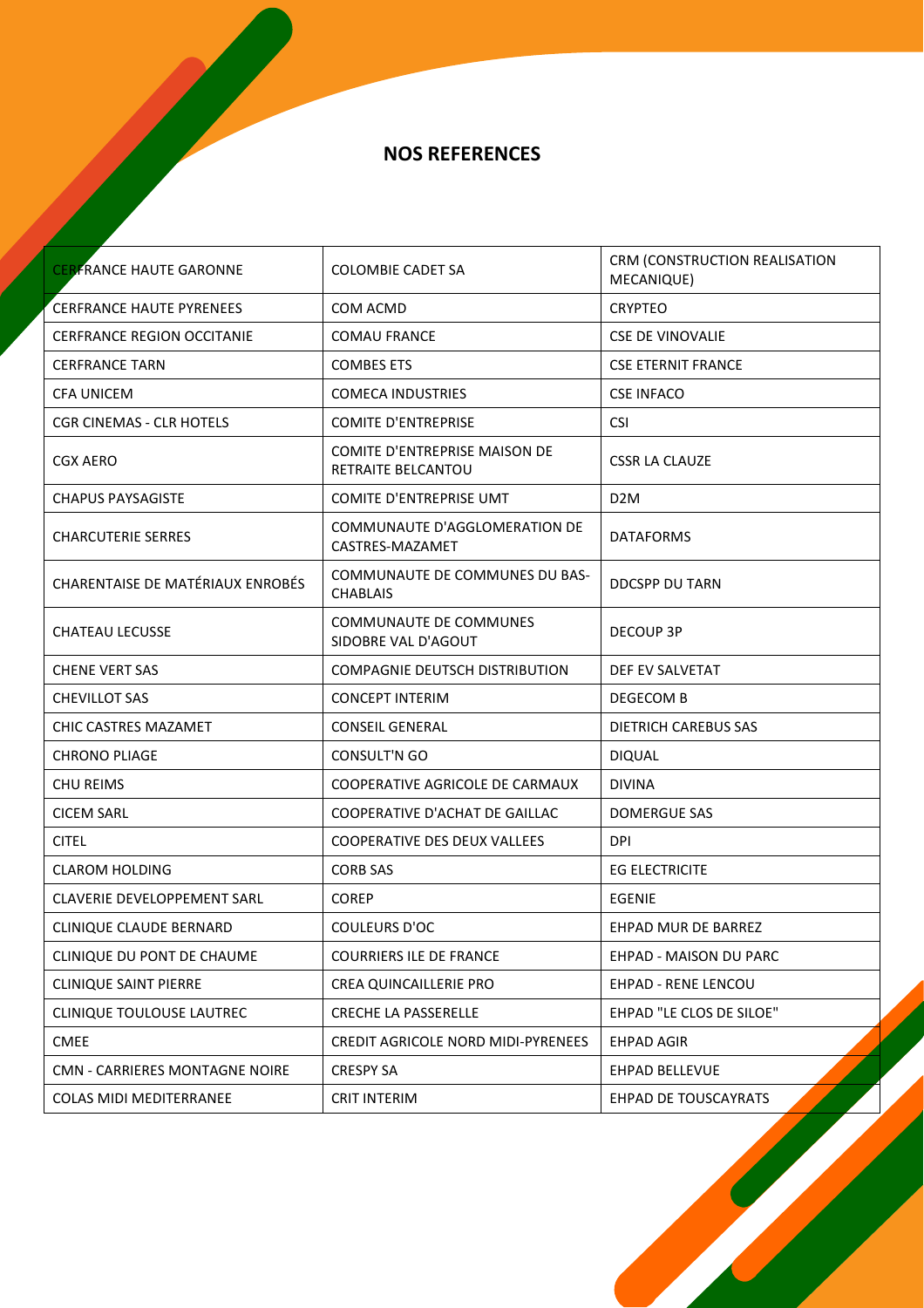| <b>EHPAD FOYER LOGEMENT</b>                             | <b>ENROBÉS DE GIRONDE</b>                                     | <b>FEDERTEEP</b>                             |
|---------------------------------------------------------|---------------------------------------------------------------|----------------------------------------------|
| <b>EHPAD FOYER RESIDENCE L'ACCUEIL</b>                  | <b>ENROBES ROCHEFORTAIS</b>                                   | <b>FELS CONSTRUCTIONS METALLIQUES</b>        |
| <b>EHPAD JEANNE DELANOUE</b>                            | <b>ENTREPRISE DU CARMAUSIN -</b><br><b>ENTREPRISE ADAPTEE</b> | <b>FEMIL SARL</b>                            |
| EHPAD LA MERIDIENNE                                     | <b>ENVIE SOLUTIONS</b>                                        | <b>FERRAND CONSTRUCTEUR</b>                  |
| EHPAD LA PROVIDENCE                                     | <b>EPSM ETIENNE GOURMELEN</b>                                 | <b>FIBRE ETANCHE SARL</b>                    |
| EHPAD LA RENAISSANCE                                    | <b>ERGS SAS</b>                                               | <b>FINANCIERE DUPUY</b>                      |
| <b>EHPAD LES CHARMILLES</b>                             | <b>ERIC SARL</b>                                              | <b>FINANCIERE SERMAZ SAS</b>                 |
| EHPAD LES TERRASSES DU TARN                             | <b>ESCALE SHIATSU</b>                                         | <b>FIN'TECH INDUSTRIE</b>                    |
| EHPAD MAISON DE RETRAITE ST<br><b>VINCENT DE CROIX</b>  | <b>ETERNIT</b>                                                | FORCE MEDITERRANEE DE SECURITE               |
| EHPAD PETITE PLAISANCE                                  | ETS PALUE GUY                                                 | FODSA AVEYRON - GDS 12                       |
| <b>EHPAD REPOS ET SANTE</b>                             | EUMETRYS SAS                                                  | FONDATION BON SAUVEUR                        |
| EHPAD SAINT JOSEPH BRASSAC                              | <b>EUROTECHNICS INDUSTRIES SAS</b>                            | <b>FONDATION JOHN BOST</b>                   |
| EHPAD SAINTE AGNES [AGES SANS<br><b>FRONTIERES]</b>     | EUROVIA MIDI-PYRENEES                                         | <b>FONDATION PIERRE FABRE</b>                |
| EHPAD ST JOSEPH MAZAMET                                 | <b>EXOTICAMIS SARL</b>                                        | <b>FORGES DE CADIX</b>                       |
| EHPAD ST VINCENT DE PAUL                                | <b>EXPERTIS</b>                                               | <b>FORGES DE LAGUIOLE</b>                    |
| EIFFAGE BOUCHE DU RHONE - AE                            | <b>FABRE ANDRE</b>                                            | FORGES DU SAUT DU TARN                       |
| EIFFAGE BOUCHE DU RHONE - EDP                           | <b>FAMILL'SERVICES 81</b>                                     | <b>FOULQUIER ETS</b>                         |
| EIFFAGE COTE D'AZUR                                     | FARAGO ALLIER PUY-DE-DOME                                     | <b>FOXAL</b>                                 |
| EIFFAGE EST LANGUEDOC ROUSSILLON                        | <b>FARAGO AUDE</b>                                            | FOYER DEPARTEMENTAL DE L'ENFANCE             |
| EIFFAGE ROUTE MEDITERRANEE ETS DR                       | <b>FARAGO CANTAL</b>                                          | <b>FOYER LA PLANESIE</b>                     |
| EIFFAGE ROUTE SUD OUEST                                 | <b>FARAGO CREUSE</b>                                          | <b>FRANCE GALVA</b>                          |
| EIFFAGE ROUTE SUD OUEST - DIRECTION<br><b>REGIONALE</b> | <b>FARAGO FRANCE</b>                                          | FREYSSINET AERO EQUIPMENT S.A.S.             |
| ELEVEURS DES SAVOIE                                     | FARAGO ILE-ET-VILAINE                                         | <b>FRGDS OCCITANIE</b>                       |
| <b>ELIOR SERVICES SANTE</b>                             | <b>FARAGO INDRE</b>                                           | <b>FRGDS PROVENCE -ALPES-COTE D'AZUR</b>     |
| <b>EMBAL</b>                                            | <b>FARAGO LOIRE ATLANTIQUE</b>                                | FROID INDUSTRIEL ET COMMERCIAL (FIC<br>SARL) |
| <b>ENCIRIS TECHNOLOGIES</b>                             | FEDERATION DU BATIMENT                                        | <b>FROINORD CONCEPT</b>                      |
| <b>ENEOLE - AUGUY CONFORT ENERGIE</b>                   | FEDERATION REGIONALE DES MFR<br>D'OCCITANIE                   | FROMAGERES DE ST GEORGES SNC                 |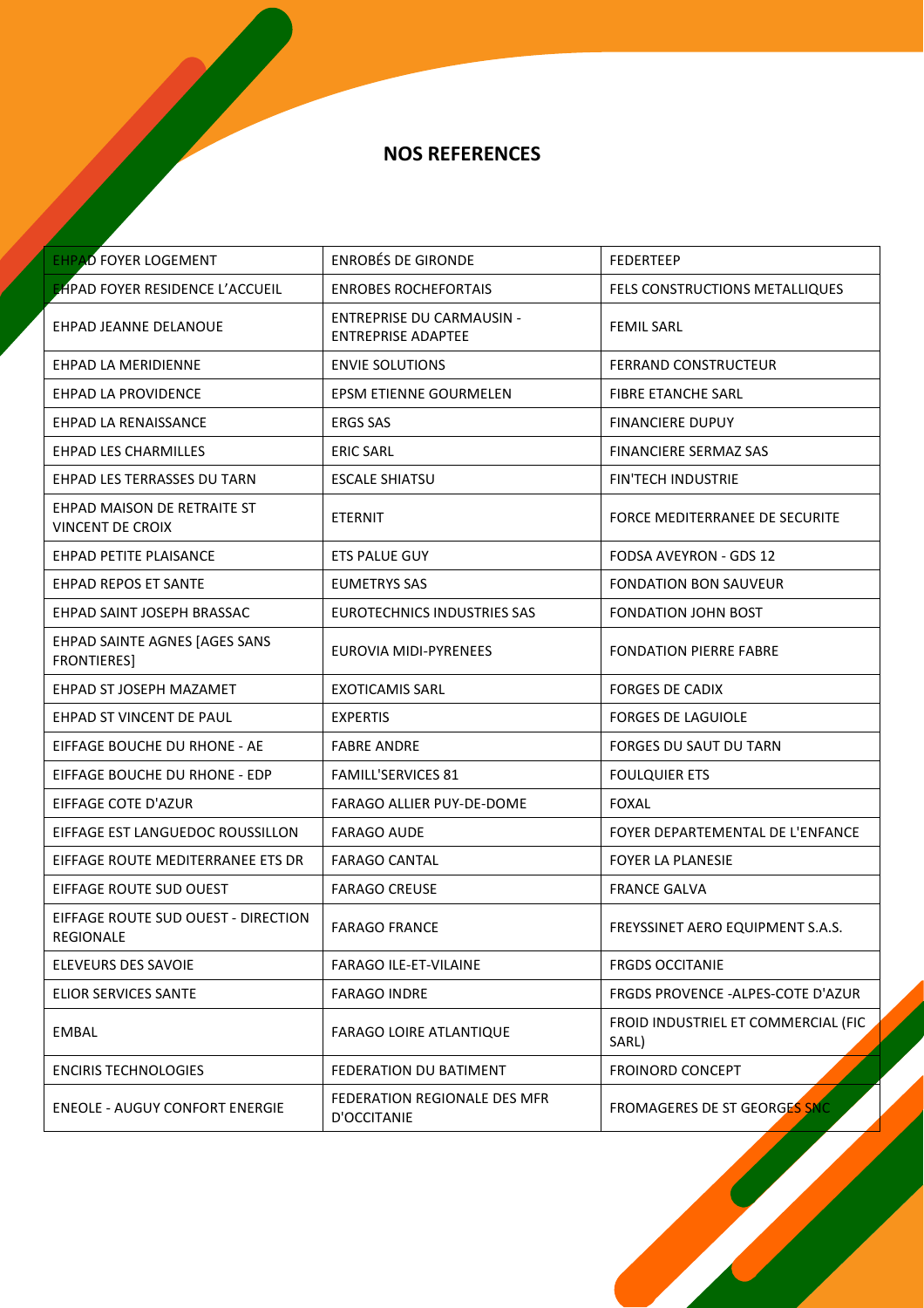| <b>FROMAGERIES DU LEVEZOU</b>         | <b>GETECH</b>                                 | INSTITUT DE RECHERCHE PIERRE FABRE                       |
|---------------------------------------|-----------------------------------------------|----------------------------------------------------------|
| <b>FROMAGERIES OCCITANES</b>          | <b>GRANILIA</b>                               | <b>INSTITUT FRANCAIS DE LA VIGNE ET DU</b><br><b>VIN</b> |
| <b>FROMAGERIES PAPILLON</b>           | <b>GREFFEUILLE SAS</b>                        | <b>INTER-SERVICE</b>                                     |
| <b>FROMENTEZE BRUNO</b>               | <b>GRENIER COOPERATIF DE L'ALBIGEOIS</b>      | <b>ISO SUD</b>                                           |
| <b>G FROID CONCEPT</b>                | <b>GREZES BERNARD ETS</b>                     | JAMME KLEBER SAS                                         |
| <b>GAEC LES PIGEONS DU MONT ROYAL</b> | <b>GROUPE UNICOR</b>                          | <b>KEOLIS - CIF</b>                                      |
| <b>GAILLAC AUTO - RENAULT</b>         | <b>GUYENNE ENROBÉS</b>                        | <b>KEOLIS BORDEAUX METROPOLE</b>                         |
| GAILLAC DISTRIBUTION SA [LECLERC]     | HABITAT DES JEUNES EN ALBIGEOIS               | <b>KING TREE SAS</b>                                     |
| <b>GAILLAC GRAULHET AGGLOMERATION</b> | HAMECHER                                      | <b>KREATIS</b>                                           |
| <b>GAP ETS PORTELLI</b>               | <b>HATHA YOGA &amp; RELAXATIONS-LIKE</b>      | L'ACCORD DI VIN                                          |
| <b>GAYREL SARL</b>                    | HÔPITAL LE VESINET                            | LA CARROSSERIE DAUPHINOISE                               |
| <b>GCDS 19 SERVICE HYGIENE</b>        | HÔTEL DU DÉPARTEMENT DU TARN                  | LA NAUCELLOISE SAS                                       |
| <b>GDMA DE L'INDRE</b>                | <b>HYDRO EXTRUSION ALBI SAS</b>               | LA PASSERELLE                                            |
| GDPA SARL [GAMM VERT]                 | <b>HYDRO PROFILES ALBI SAS</b>                | LA RESIDENCE MAISON DE RETRAITE                          |
| GDS 03                                | <b>HYDROTEC</b>                               | LABARTHE ETS                                             |
| <b>GDS 15</b>                         | <b>HYERES ENROBES</b>                         | LABORATOIRES PHODÉ                                       |
| <b>GDS 18</b>                         | <b>ID FLUIDES</b>                             | LABORATOIRES PIERRE FABRE                                |
| GDS 63                                | IEG                                           | LACAN RAYMOND ET FILS                                    |
| GDS 65                                | IFV SUD-OUEST / V'INNOPOLE                    | <b>LACAN RODEZ SARL</b>                                  |
| <b>GDS DE LA DORDOGNE</b>             | <b>IMBERT ETS SARL</b>                        | <b>LACLIM SAS</b>                                        |
| <b>GDS DE LA LOZERE</b>               | <b>IMPRIMERIE COOPERATIVE DU SUD</b><br>OUEST | LAGREZE ET LACROUX                                       |
| <b>GDS DE L'ARIEGE</b>                | <b>IMPRIMERIE REMY ET CANITROT</b>            | LAHERA PRODUCTIONS                                       |
| <b>GDS D'INDRE ET LOIRE</b>           | IN VITA                                       | LAMBOLEZ-CAVAILLES SARL                                  |
| <b>GDS DU GERS</b>                    | <b>INDUSTRIES DU SUD OUEST</b>                | LAPEYRE QUINCAILLERIE                                    |
| <b>GELY SERGE SARL</b>                | <b>INFACO SAS</b>                             | <b>LAUMOND ENTREPRISE</b>                                |
| <b>GESA SARL</b>                      | <b>INGEFOR</b>                                | <b>LAVIT CHRISTOPHE</b>                                  |
| <b>GET ELECTRONIQUE</b>               | <b>INNOVEP SARL</b>                           | LAYEMARD CÉDRIC                                          |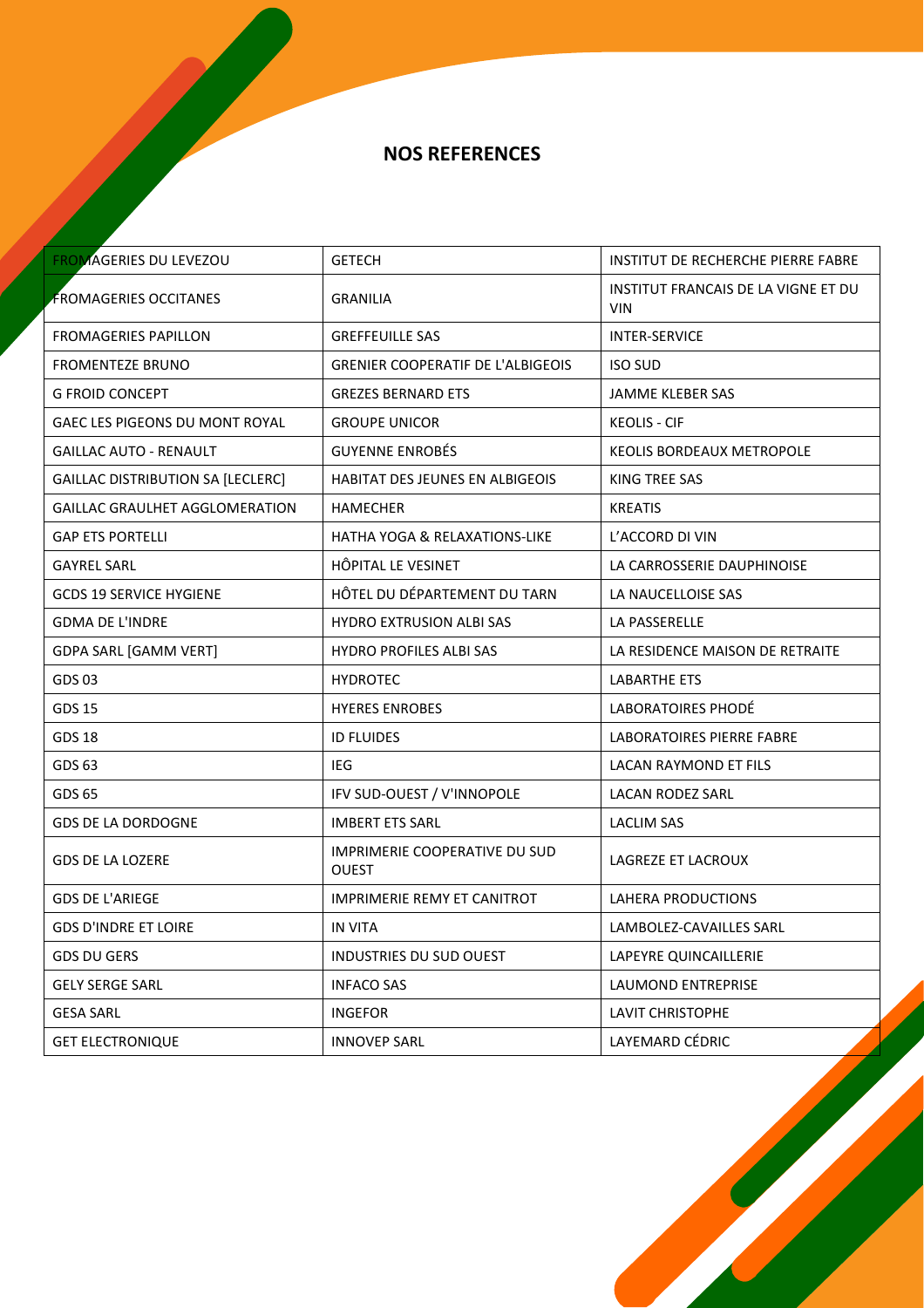| LE PIVERT SAS                                        | MAISON DE RETRAITE PROTESTANTE<br><b>MONTPELLIER</b>            | <b>MONTAGNE EURL</b>           |
|------------------------------------------------------|-----------------------------------------------------------------|--------------------------------|
| LECLERC CASTELSARRASIN                               | <b>MAISON DE RETRAITE PROTESTANTE</b><br><b>MONTAUBAN</b>       | <b>MORIN MAREE</b>             |
| <b>LECLERC AUSSONNE</b>                              | <b>MAISON MILHAU</b>                                            | MORINELLO JOCELYNE             |
| LECLERC SAS HABILOIS                                 | <b>MALRIEU DISTRIBUTION SAS</b>                                 | <b>MOULINS SOUFFLET</b>        |
| LECLERC SAS ROUFFIAC DISTRIBUTION                    | <b>MANHAVAL FABRE</b>                                           | <b>MOULIS GUY</b>              |
| <b>LEGENDRE SAS</b>                                  | <b>MANPOWER</b>                                                 | MOYNET GENIE CLIMATIQUE        |
| LES ARCHERS DU SIDOBRE                               | <b>MANPOWER - DIRECTION TALENTS ET</b><br>PARCOURS INTERIMAIRES | <b>MPI</b>                     |
| LES HALLES DE L'AVEYRON                              | MANRESA                                                         | <b>MR BRICOLAGE</b>            |
| LES LAQUEURS OCCITANS                                | <b>MARCEAU AMALRIC ETS</b>                                      | MRH                            |
| LES SAUCES MORIN SARL                                | <b>MAURY SAS</b>                                                | <b>MUSEE TOULOUSE LAUTREC</b>  |
| LHOIST FRANCE OUEST                                  | <b>MBI FRANCE</b>                                               | NATURE ET PROGRES TARN         |
| LIANTS CHARENTAIS & CIE                              | MCEF DE L'OUEST DU TARN                                         | <b>NEO ELEC</b>                |
| LOUP JEROME SARL                                     | MECA JET D'EAU                                                  | <b>NEOELEC</b>                 |
| MAIRIE DE LABASTIDE ST GEORGES                       | <b>MECAFORM SAS</b>                                             | <b>NEOFOR</b>                  |
| MAIRIE DE RABASTENS                                  | <b>MECANUMERIC SA</b>                                           | <b>NEXTER SYSTEMS</b>          |
| MAISAGRI                                             | <b>MEIJE PIERRE SAS</b>                                         | <b>NOREMAT</b>                 |
| <b>MAISON BRUYERE</b>                                | METALBI 81                                                      | <b>NORMACADRE</b>              |
| MAISON COM EMPLOI FORMATION                          | MEUBLES DELMAS                                                  | NOTRE DAME DES CHAMPS [AGESPA] |
| MAISON DE FAMILLE LA CERISAIE                        | MFR GAILLAC "BEL ASPECT"                                        | <b>NUMIX</b>                   |
| <b>MAISON DE L'ELEVAGE</b>                           | MIC SARL                                                        | <b>OBERTI &amp; FILS SAS</b>   |
| MAISON DE RETRAITE DE ST PIERRE DE<br><b>TREVISY</b> | MICRO CRECHE A PETITS PAS                                       | OLIVIER GUILLE ET FILS SA      |
| MAISON DE RETRAITE D'AUBIN                           | MICRO CRECHE LA MAISON DE WINNIE                                | <b>OMEPS</b>                   |
| MAISON DE RETRAITE BELCANTOU                         | <b>MIDI ANCRAGES</b>                                            | ONELIA                         |
| MAISON DE RETRAITE DU PARC ET ST<br><b>FRANCOIS</b>  | <b>MIDI CINTRES SARL</b>                                        | <b>OPTIMUM PORTAGE</b>         |
| MAISON DE RETRAITE LA RESIDENCE                      | MIDI PRESTA METAL                                               | <b>ORDOS CARMIS</b>            |
| MAISON DE RETRAITE LE PRE FLEURI                     | <b>MIDILEV</b>                                                  | <b>OXYGENE</b>                 |
| MAISON DE RETRAITE LES ARCADES                       | MILLET ATELIER GRAPHIQUE [GEO VIA<br>SARL]                      | PAC                            |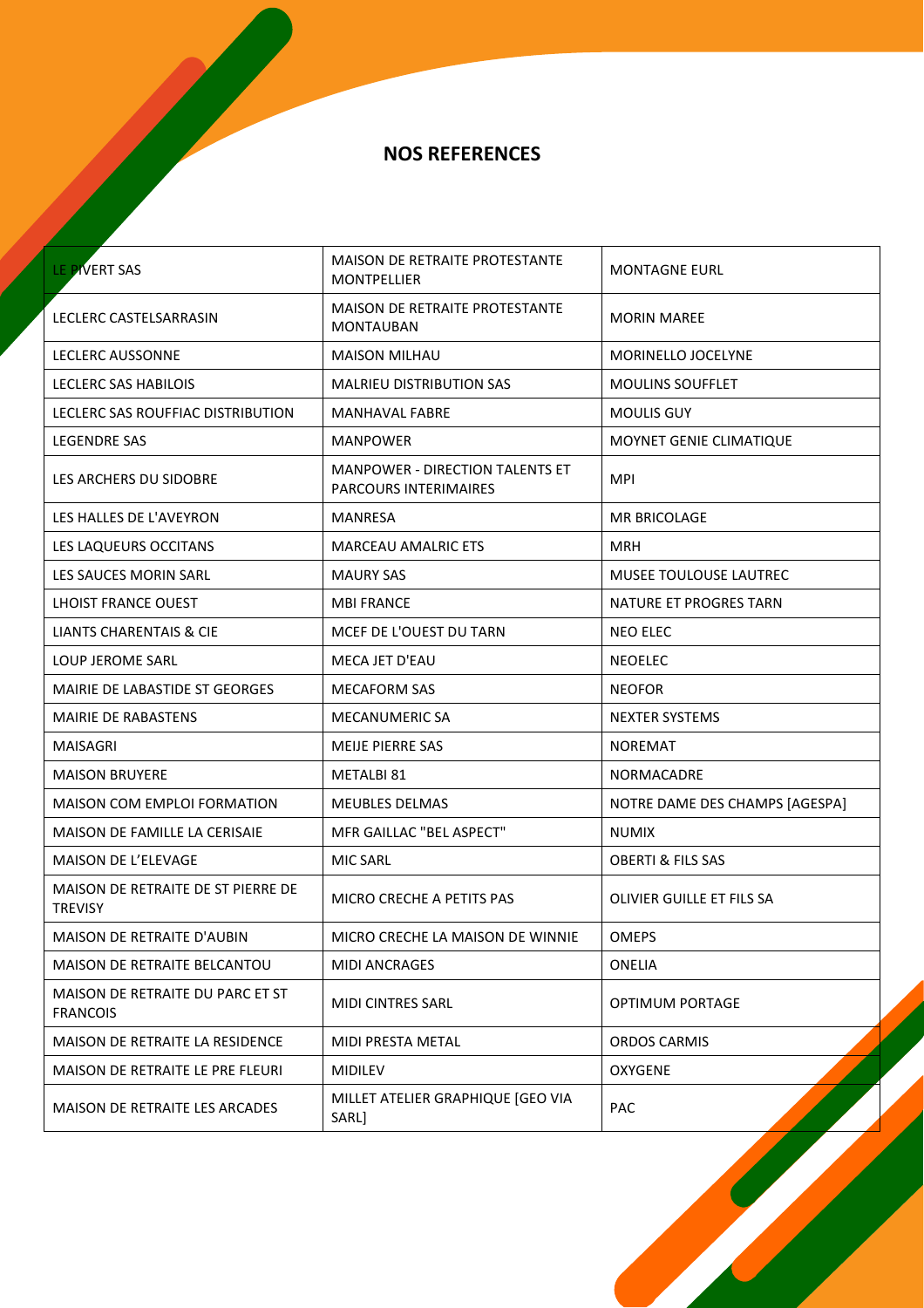| <b>PALFRANCE SA</b>                      | <b>QUERCY ENROBÉ</b>                        | ROUCAYROL TRANSPORTS SAS                 |
|------------------------------------------|---------------------------------------------|------------------------------------------|
| <b>PALMIERI ET FILS</b>                  | RAGT PLATEAU CENTRAL                        | S E V - STE DES ETABLISSEMENTS VEDEL     |
| <b>PARDO ETS</b>                         | RANDSTAD                                    | S <sub>2</sub> C ELEC                    |
| <b>PARITEL</b>                           | RAYNAUD JEUNE                               | S <sub>2</sub> TP                        |
| <b>PEPS</b>                              | <b>RCP</b>                                  | SAINT MAIXENT ENROBÉS                    |
| <b>PGME</b>                              | <b>RDE</b>                                  | SAINTONGES ENROBÉS                       |
| PHARMACIE BARTHES SELARL                 | REBOND                                      | SAMAT SUD TOULOUSE                       |
| PHARMACIE DU GRIFFOUL - ARC<br>PHARMACIE | REFUGE PROTESTANT                           | SAME                                     |
| PHARMACIE GHISLAINE ROGER                | <b>REGABAT</b>                              | <b>SAMSIC PROPRETE</b>                   |
| PHODÉ                                    | REGATE                                      | SANTECH                                  |
| PHYSIOSTIM                               | REGIE DES ABATTOIRS                         | <b>SAP MICRO MECANIQUE</b>               |
| PIERRE FABRE DERMO-COSMETIQUE            | RESEAUX SUD OUEST                           | SAS ALBI - LAPEROUSE                     |
| PIERRE FABRE MEDICAMENT                  | RESIDENCE DU BOSC                           | SAS ALBI LES CORDELIERS                  |
| PIERRE FABRE SA                          | RESIDENCE ELIE GASC                         | SAS BRICO LAVAUR [MONSIEUR<br>BRICOLAGE] |
| POLE EMPLOI - OCCITANIE                  | <b>RESIDENCE NANCY BEZ</b>                  | <b>SAS CAP CINEMA CASTRES</b>            |
| POLE EMPLOI ALBI                         | RESIDENCE RETRAITE CHEZ NOUS                | SAS CINEMA DE RODEZ                      |
| POLE EMPLOI MONTAUBAN NORD               | RESIDENCE SPECIALISEE ST VINCENT DE<br>PAUL | <b>SAS ENROBES MIDI PYRENEES</b>         |
| PORC NOIR DE BIGORRE                     | RESTAURANT LES HALLES DE L'AVEYRON          | SAS LES THERMES ET HÔTEL VAL D'ORB       |
| POUSSOU SARL                             | <b>RESTOUBLE VOYAGES</b>                    | SAS MONTAUBAN LE PARIS                   |
| <b>PPL NEW</b>                           | RETIS SOLUTIONS AFELEC                      | SAS MONTAUBAN MULTIPLEXE                 |
| PRIVILEGE SECURITE                       | REVA                                        | SASCCLE 738                              |
| <b>PRO ENERGIE</b>                       | REVEL BOIS ET MATERIAUX                     | SAULIERE MICHEL & CIE SARL               |
| PROMAN                                   | REY HINTZY ANNE-CLAIRE                      | SAVIMER SARL                             |
| <b>PUJOL FRERES SARL</b>                 | <b>RIGAL TP SAS</b>                         | <b>SCAP</b>                              |
| <b>PUJOL RENE</b>                        | <b>ROCA</b>                                 | SCEA DOMAINE DE FONTORBE                 |
| <b>QASI SARL</b>                         | ROQUES ETS                                  | <b>SCIERIE VIEU</b>                      |
| <b>QUAL ET VIE</b>                       | ROSSONI TP SAS                              | <b>SCM LA MALADRERIE</b>                 |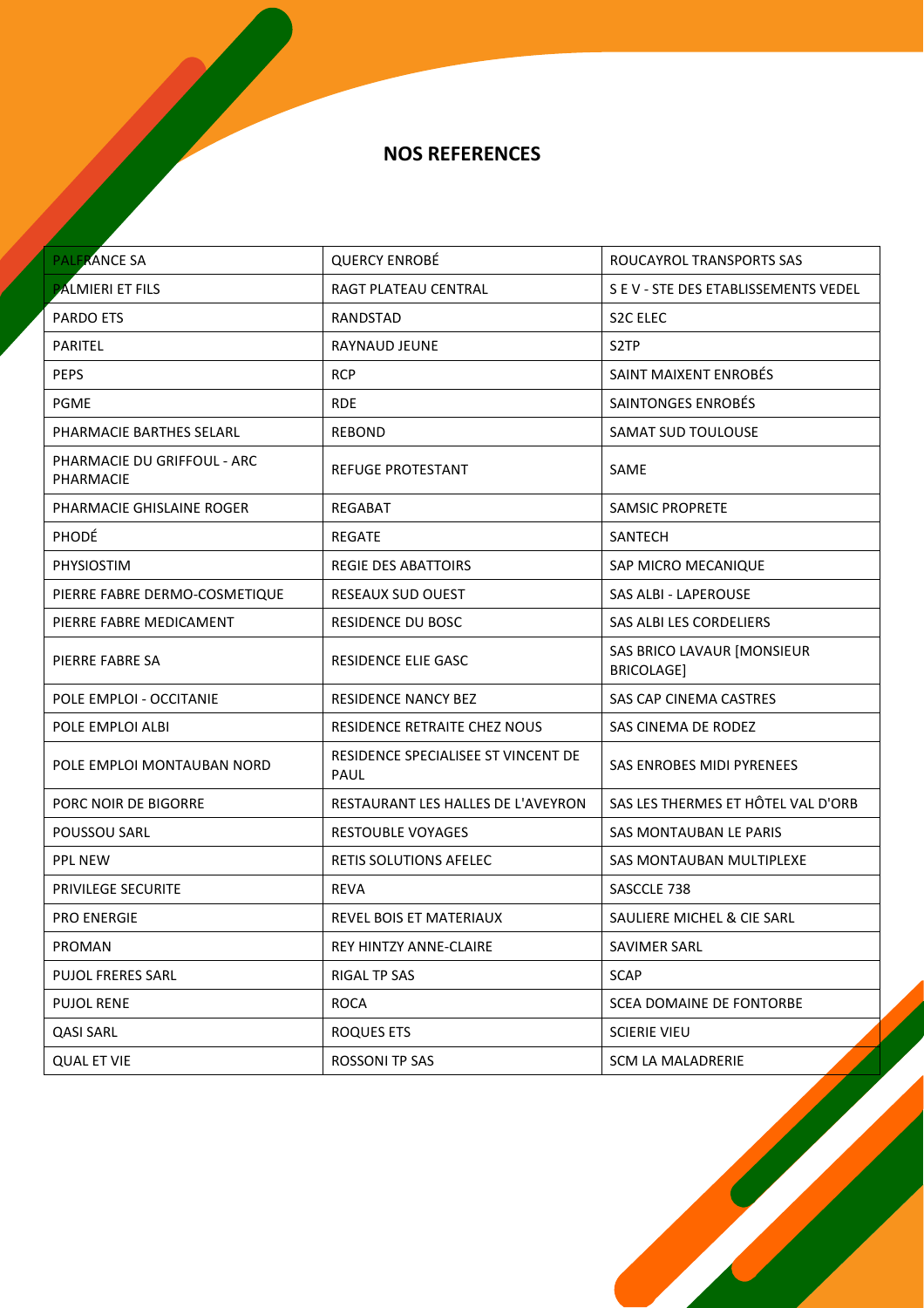NOS REFERENCES

| <b>SCOP NOUVELLE FONDERIE GILLET</b><br><b>INDUSTRIES</b> | SOLEM                         | <b>TARN - LE DEPARTEMENT</b>    |
|-----------------------------------------------------------|-------------------------------|---------------------------------|
| <b>SECA</b>                                               | SOLEVIAL                      | <b>TARN ENROBES</b>             |
| SEGUIN FROID CONCEPT                                      | SOLEVIAL - BÂTIMENT UNICOR    | <b>TARN HABITAT</b>             |
| <b>SEM</b>                                                | SOMALU SAS                    | <b>TARNAISE DES PANNEAUX</b>    |
| <b>SEP</b>                                                | SOMEDA                        | TCO                             |
| <b>SEPPIC</b>                                             | <b>SOPROFEN</b>               | <b>TECHMAY LOGETIQ</b>          |
| <b>SERHY</b>                                              | <b>SOREP</b>                  | <b>TEMPORIS</b>                 |
| <b>SERHY INGENIERIE STE</b>                               | SOTRANASA SARL                | <b>TENNIS CLUB SIDOBRE</b>      |
| <b>SERMAZ SAS</b>                                         | SOUD HYDRO                    | TERREAL                         |
| SERVICE DE SOINS INFIRMIERS DOMICILE<br><b>SSIAD</b>      | <b>SPIT</b>                   | THERMATIC SA                    |
| <b>SERVIFER</b>                                           | SPL D UN POINT À L'AUTRE      | <b>TIS EURL</b>                 |
| SHOOT HUNTING OUTDOOR SAS                                 | <b>SPORT SYSTEM SARL</b>      | <b>TMPE</b>                     |
| SICAE DU CARMAUSIN                                        | <b>SPSTT</b>                  | <b>TOTAL CABLE</b>              |
| SICB SYLVATEC SAS                                         | <b>SPTM</b>                   | <b>TP PROVENCE</b>              |
| SIVE DE LA VALLEE DE L'ARIZE                              | <b>SRCE</b>                   | <b>TRIMBLE SOLUTIONS FRANCE</b> |
| SLEEVER TECHNOLOGIES                                      | SSIAD ADMR EN PAYS DE COCAGNE | TSI                             |
| <b>SME</b>                                                | SSIAD DU DADOU GRAULHET       | <b>TSM SARL</b>                 |
| SMICHAT EURL                                              | SSIAD MONTAGNE ET SIDOBRE     | <b>TSO TONNELLERIES</b>         |
| <b>SMS</b>                                                | <b>STELA</b>                  | <b>TUELACAU SA</b>              |
| <b>SNT SUMA</b>                                           | STONE SERVICES OF FRANCE      | UMT - MUTUALITE TERRES D'OC     |
| SOCIETE NOUVELLE CHAUDIERE<br><b>ROUANET</b>              | <b>STPM</b>                   | <b>UMT CRPA</b>                 |
| SOCIETE ROCHELAISE D'ENROBES                              | <b>SUQUET SARL</b>            | UMT EHPAD BEL AIR               |
| SOFIBEL                                                   | SYNERGIE                      | VALEO                           |
| SOFIC                                                     | SYSELEC SA                    | <b>VARGAS SAS</b>               |
| SOFLAC SAS                                                | <b>T2P SARL</b>               | <b>VERDIER METALLERIE</b>       |
| SOFUAL METALLURGIQUE DU TARN                              | <b>TAHOU SNC</b>              | VIGNERONS DE RABASTENS          |
| SOGEFI FILTRATION FRANCE                                  | <b>TAILHADES</b>              | <b>VIMAT SARL</b>               |